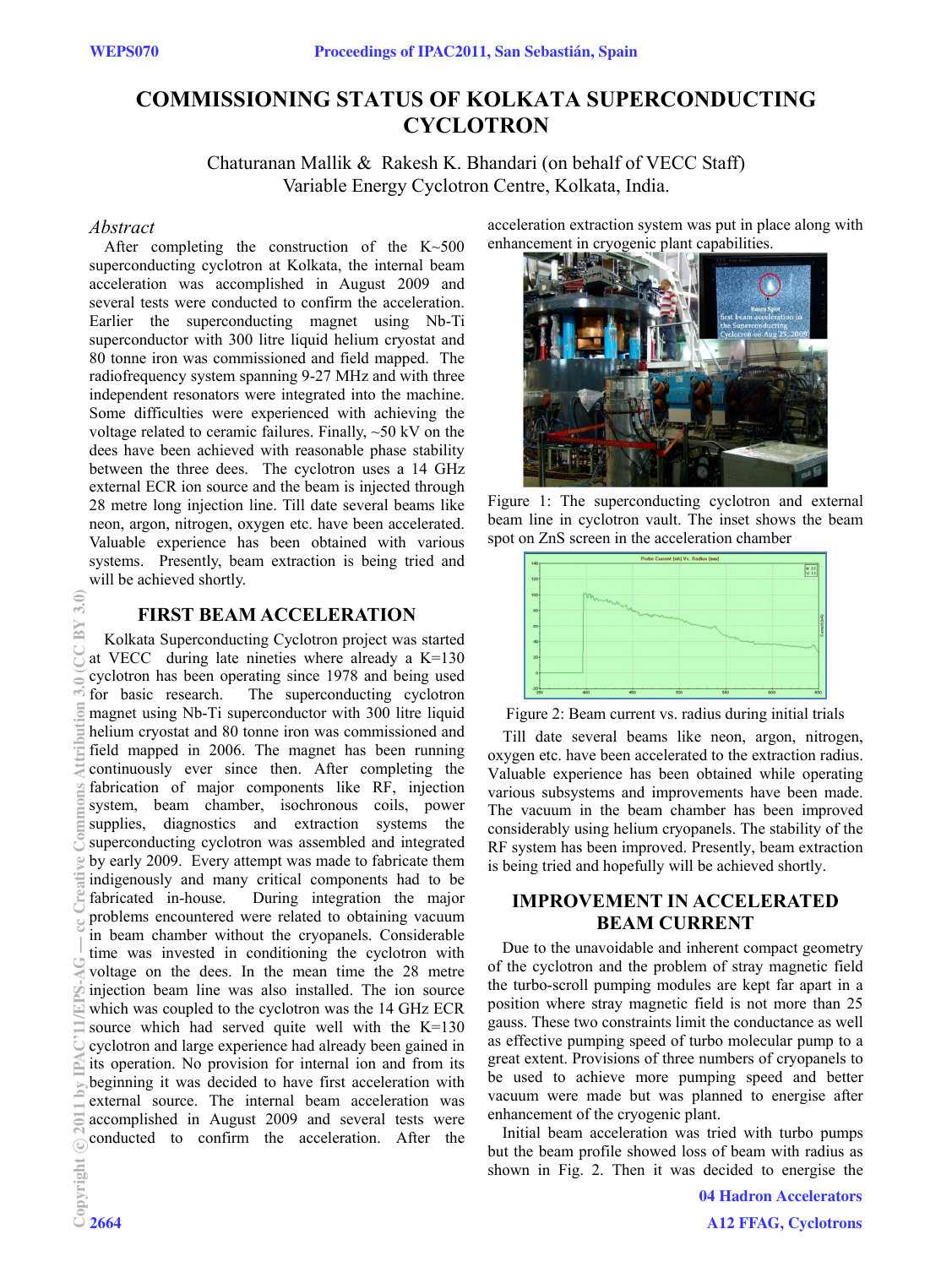cryopanels with liquid nitrogen. That improved the vacuum but surprisingly there was no impact on the beam loss profile.







Figure 4: Frequency error along radius

 After the enhancement in the cryogenic plant capability which was taken up after the first beam acceleration it was decided to incorporate the helium cryopanel even though the chamber had shown better vacuum by reducing the water partial pressure drastically with liquid nitrogen. The results of helium cryopanel are shown in Fig. 3. The results were extremely satisfying in terms of beam survival with radius as shown in Fig 4. Hence the availability of beam at extraction radius was pronounced for extraction trials.

To analyze and understand various vacuum related problems, residual gas analyzer (RGA) has been used. When RF conditioning was started, the partial pressure of hydrogen gas is significant as is evident. Hydrogen outgases from metallic surface at high RF power, hence need of additional pumping for hydrogen is being realised. It is planned to use activated charcoal at the bottom surface of 10K cryo-panels so that hydrogen could be pumped out effectively by cryo-adsorption.

## **ION SOURCE AND INJECTION SYSTEM**

The ECR ion source operates at 14.4 GHz microwave frequency at maximum of 1KW of power to produce light ion beams such as N, O, Ne, Mg, Al, S etc. and heavier ion beams like Ar, Kr, Xe etc. The heavy ion beams,

04 Hadron Accelerators

produced in ECRIS, are charge/mass separated by an analyzing magnet and then guided through two horizontal beam line sections and bend downwards (~28m length in total) to be injected into the cyclotron through its axial hole. The beam injection system consists of solenoid magnets, steering magnets, diagnostics elements, vacuum pumps and the spiral inflector. The horizontal part of the beam line, starting from ECRIS to the vertical bend is shown in figure 5.



Figure 5: The ECR ion source and injection beam line in the high bay.

The injection beam line is designed for the maximum beam rigidity of 0.058 T-m, which corresponds to ions with specific charge ( $\eta = q/A$ ) equals to 0.12 and energy equals to  $(20^*)$  keV/nucleon, 20 kV being the maximum extraction voltage of ECRIS.

## **RF SYSTEM**

The radio-frequency system of superconducting cyclotron consists of three  $\lambda/2$  RF resonator cavities powered individually by 80 kW radio-frequency amplifiers via three hydraulically driven coupling capacitors through three rigid coaxial transmission lines with 50Ω characteristic impedance. The fine frequency tuning characteristic impedance. The line frequency tuning  $(\pm 0.3\%)$  of the cavity is achieved by a hydraulically  $\Xi$ driven Trimmer Capacitor. After several optimizations stability in dee voltage has been achieved. The inter dee phase stability has also been improved considerably to obtain a reasonable beam stability.



Figure 6: The upper half of the RF system (inset shows the 3D model)